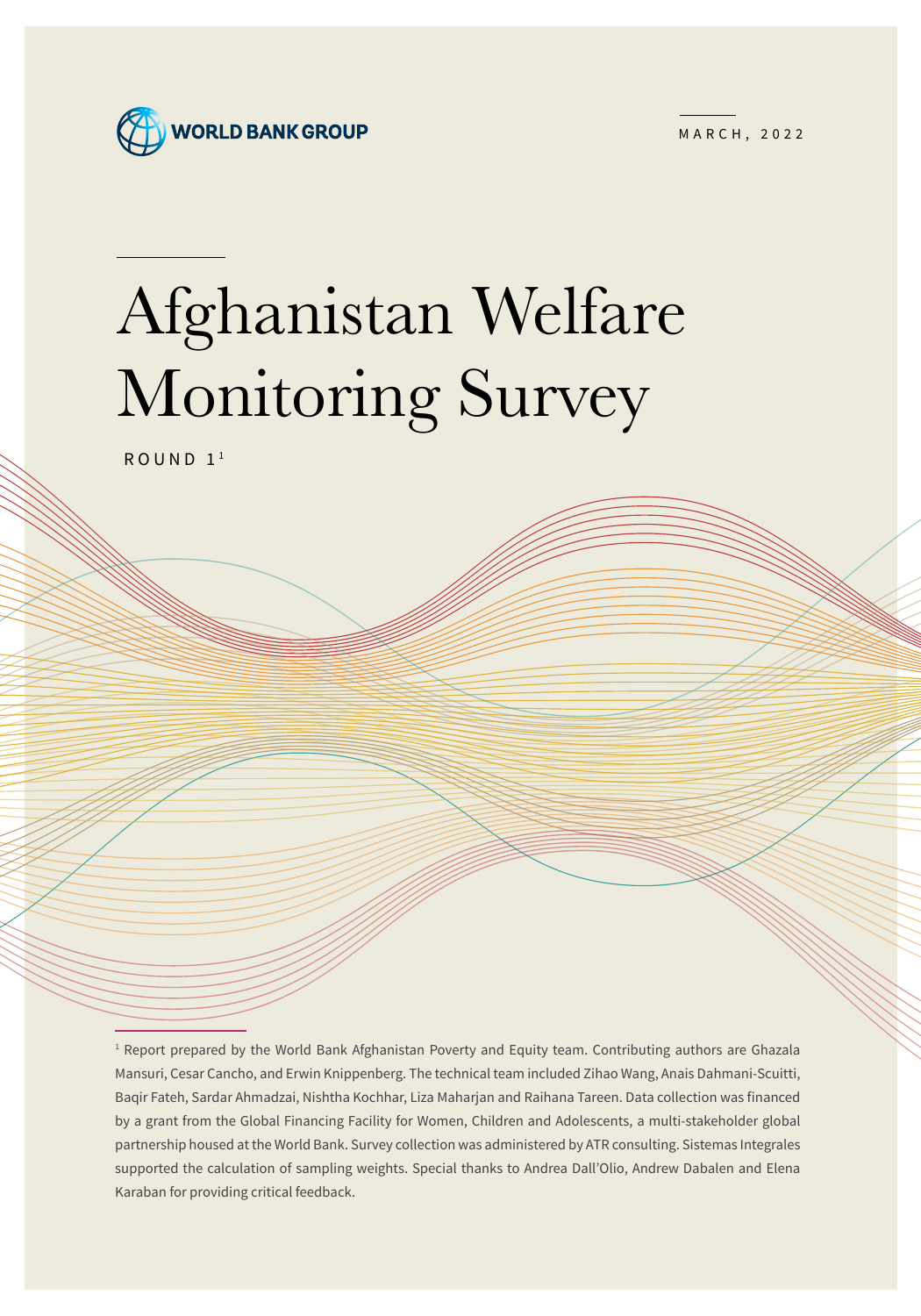#### 2 | AFGHANISTAN WELFARE MONITORING SURVEY - ROUND 1

## Introduction

This brief reports on the results of a household survey conducted by the World Bank in the fall of 2021 [October to December] to assess changes in basic living conditions in Afghanistan in the early days of the Taliban Interim Administration. The survey, conducted by phone, re-interviews a sample of households previously interviewed in representative household surveys conducted by the National Statistics Information Authority (NSIA) in 2019-20 and the spring of 2021. The survey provides a representative sample of Afghan households covering all regions of the country.

The methodology and survey modality are described below. Follow-up rounds are planned, with the second round starting in spring 2022. Round 1 of the survey covered the following welfare indicators: Employment and Labor Earnings; Food Security and Access to Safety Nets; School Attendance by Boys and Girls; and Access to Health Services.

The household-level data collected in the fall of 2021 suggests that welfare outcomes in Afghanistan are being driven largely by a sharp decline in overall economic conditions, more so than by specific actions introduced by the interim administration.

Data indicate that overall, more people report being at work, particularly in rural areas where the benefits of increased security are more evident. At the same time, unemployment grew significantly in urban areas, and earnings have fallen dramatically for 70 percent of workers. This is due at least in part to inconsistent salary payments.

The decline in incomes, compounded by the ongoing drought, is leading to very high levels of food insecurity. The share of respondents reporting that their households were unable to cover basic food and non-food needs had reached 70 percent over the survey period, as compared to 35 percent reported for May 2021.

While disparity in overall school attendance by gender remains high, data indicate that at the primary level, more girls are in school, with attendance levels overall higher for both boys and girls, compared to the situation in the fall of 2019. The increase in attendance is concentrated in rural areas, where baseline attendance rates were lower, likely due to high levels of insecurity.

Access to health services has remained high, with 94 percent of those needing health care able to access a local public or private health facility. Data indicate no discernible differences in access by gender or by location in urban or rural areas.

Overall, the results suggest that while the Afghan population is still able to find work and access some key public services, the situation is quite fragile, and that an imminent and dramatic decline in welfare outcomes and access to services could occur unless salaries, at least for key services, can be restored and food security improved.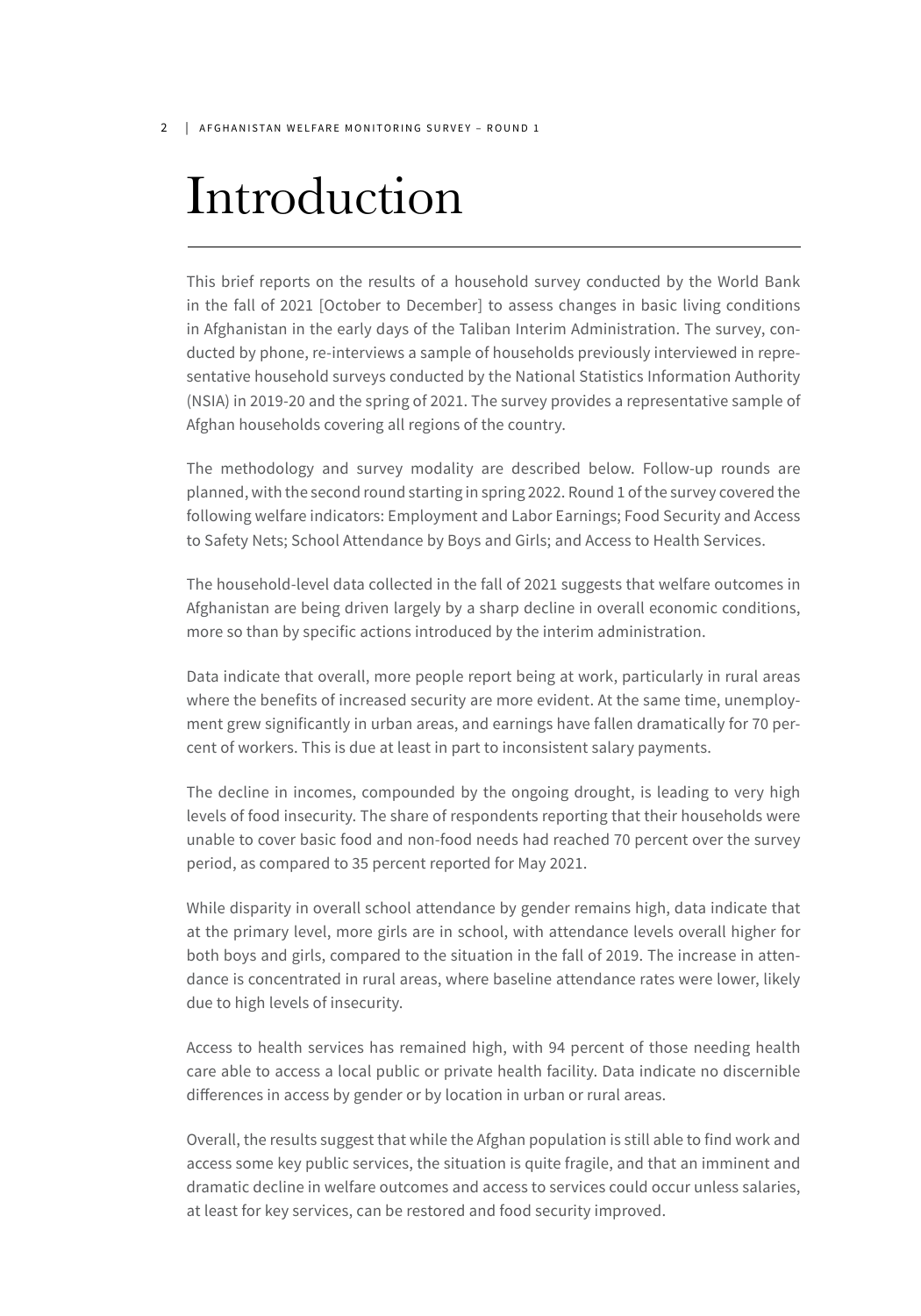## Highlights **Employment and Labor Earnings**

- The number of people looking for employment has increased in both rural and urban areas.
- However, employment opportunities in urban areas are limited and the unemployment rates have increased.2
- In rural areas, employment has increased, possibly due to improving security and a return to work, on or off the farm. At the same time, the number of people looking for jobs has also increased.
- The share of public sector employment has decreased, due to a decline in employment in the armed forces, police, security services and other employees in administration, while the share of households reporting self-employment has risen.
- Employed workers across all sectors and in all regions of the country report a significant decline in earnings. This is consistent with reported lags in the payment of salaries.

#### **Food Security and Access to Safety Nets**

- The share of respondents reporting that their households were unable to cover basic food and non-food needs has doubled to 70 percent, as compared to about 35 percent in May 2021.
	- Of these, more than half (37 percent) were unable even to cover food expenses, indicating a doubling of extreme impoverishment, as compared to May 2021.
	- Another half or so of these households (33 percent) were unable to cover both food and non-food needs, as compared to just 18 percent in May 2021.
- Households in both urban and rural areas also report a significant decline in the quality and quantity of food consumed.
	- The share of households reporting a switch to lower-quality or less expensive food rose from 56 percent, as reported by the World Food Programme (WFP) in July–August 2021, to 85 percent by October–December 2021.
	- Similarly, the share of households reporting a reduction in the number of meals consumed each day rose to 46 percent by October–December 2021, up from 26 percent as reported by the WFP for July–August 2021.
- Access to social assistance remains limited, with available support coming predominantly from United Nations agencies or international nongovernmental organizations.

<sup>2</sup> Whereas "unemployed" refers to those who are not employed but are actively looking for work, "economically inactive" refers to those who are not engaged in paid work and are also not looking for a job or available to start work. This includes students, retired persons, and those who are too ill to work, but also discouraged workers, who drop out of the labor market for a variety of reasons.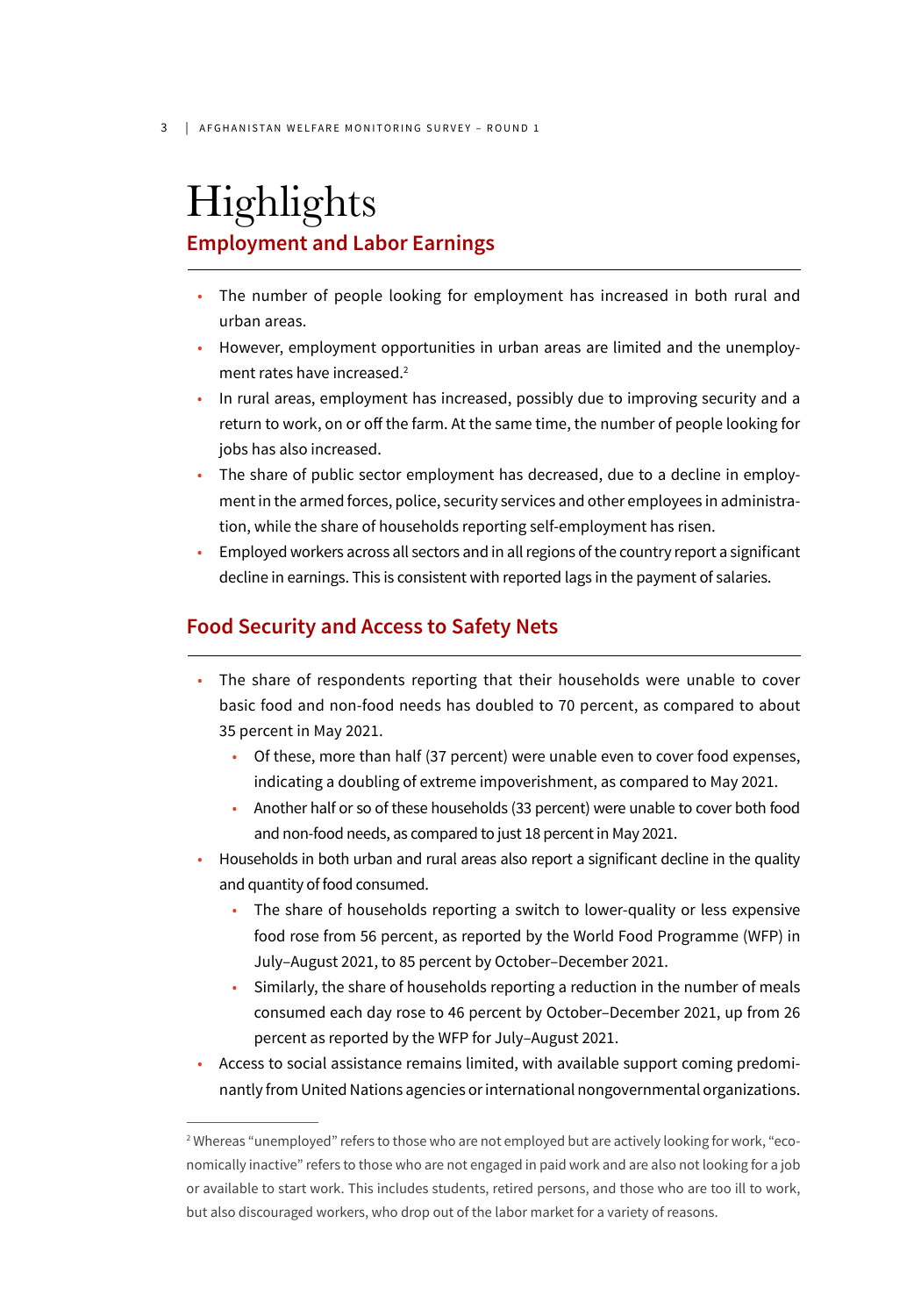4 | AFGHANISTAN WELFARE MONITORING SURVEY – ROUND 1

#### **School Attendance among Boys and Girls**

- School attendance for both boys and girls of school age [6-18] has increased nationally.
	- The share of households reporting sending their boys to school increased by 10 percentage points between fall 2019 [October-December] and fall 2021 [October-December] and the gains are roughly the same in both urban and rural areas.
	- The share of households reporting sending their girls to school also increased by 10 percentage points in the same time period, but there are large differences between rural and urban areas
		- In urban areas, the proportion of households sending their girls to school stayed flat at 53 percent, but the share of households sending only primary age girls to school rose while the share of households sending their girls to both primary and secondary school declined.
		- In rural areas, in contrast, the proportion of households sending their girls to school increased by 13 percentage points, with gains for both primary and secondary school girls, but larger gains concentrated at the primary level.

#### **Access to Health Services**

- Among people needing medical attention, 94 percent were able to obtain it in fall 2021 [October-December], with little variation between men and women or by urban and rural location.
- Both private and public providers played an important role in the provision of medical services, with private providers serving over half of the people who reported needing medical attention.

#### **Methodology and Survey Modality**

**The AWMS relies on a sample of households interviewed previously for the Income, Expenditure, and Labor Force Surveys (IE-LFS), administered by the National Statistics Information Authority.** These are the core nationally representative household surveys conducted in Afghanistan. The first survey was administered in person in 2019–20. The second was administered in the spring and early summer of 2021 but was only partially completed, as data collection was halted in August 2021. The phone numbers of household heads were collected during these surveys, with the intention of conducting follow-up surveys using different modalities. Together, this provides a total sample of 10,130 phone numbers.

**The AWMS attempted to reach all 10,130 households to administer a phone survey.** Of these, 4,937 interviews were successfully completed, 1,928 in urban areas and 3,009 in rural areas. The response rate was 49 percent. Most non-response (90 percent) was due to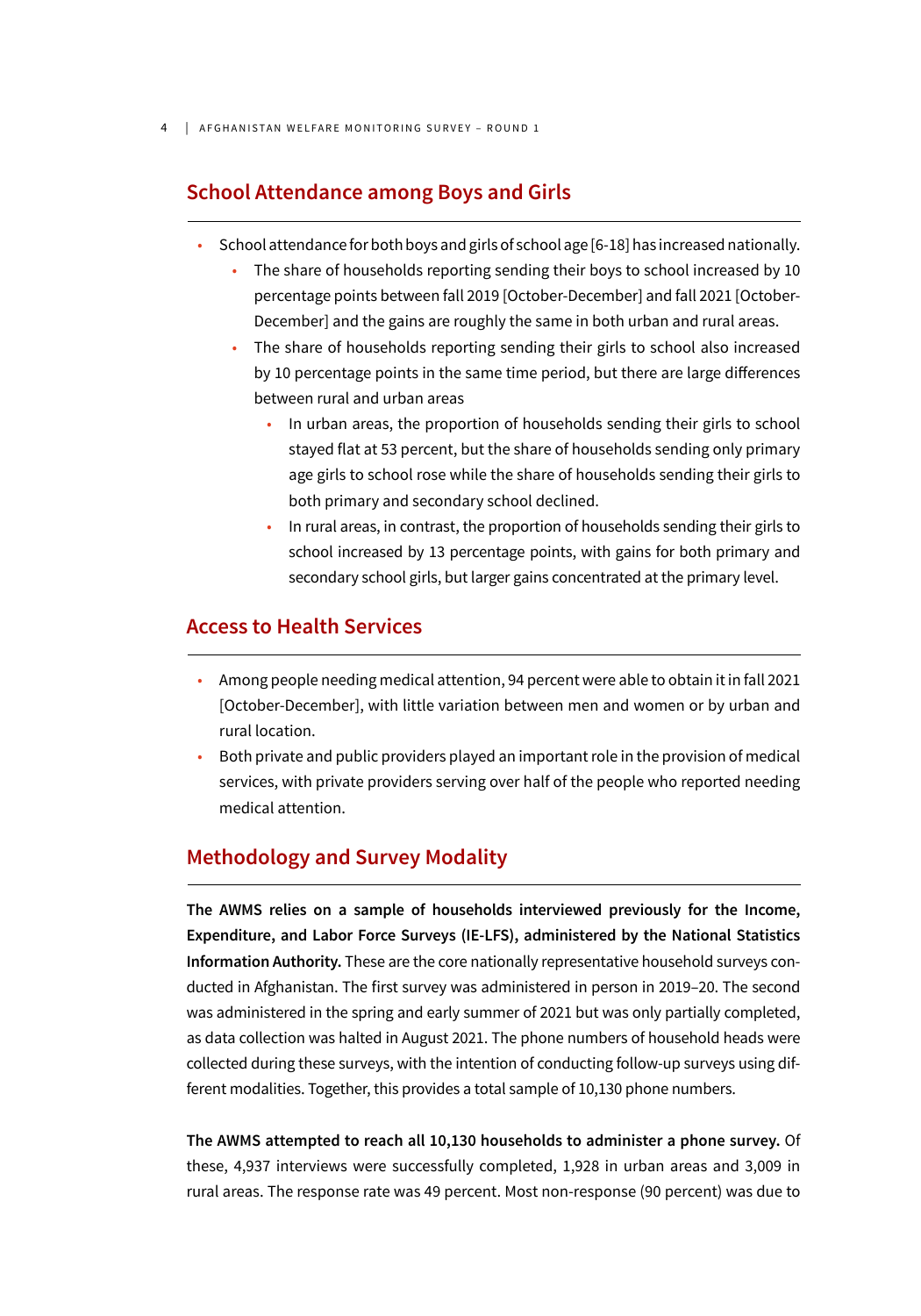a non-working (80 percent) or non-responding (10 percent) phone number. Only a small subset of respondents who were reached refused to be interviewed. Active phone numbers and, consequently, households with completed surveys, are more likely to be urban, come from larger households, and belong to higher consumption quintiles. The sampling weights from the original household surveys were adjusted accordingly to allow for these differential response rates (Figure 2). Weighted survey results are consistent with regional population shares and cover all 34 provinces and 321 out of 401 districts (Figure 1).



**Source:** AWMS 2021.

**The AWMS sought to interview the household head.** When the household head was not available, another member of the household was interviewed. Interviewees provided information for themselves in the employment and income module, and for the entire household in the modules on food security, access to safety nets, school attendance, and access to health services. Over three-quarters (78 percent) of respondents self-identified as household heads, and 98 percent of interviewed household heads were male. Results from the full sample are reported unless otherwise specified.

**The questionnaire was designed by the World Bank and administered by ATR Consulting.** The survey was administered in Dari and Pashto using a computer-assisted telephone interview (CATI) questionnaire based on an Open Data Kit (OPK) app. All enumerators were female, working remotely from within the country. Households were informed of the reason for their selection and the purpose of the survey, and verbal consent was obtained before proceeding with the interview. Each survey took an average of 25 minutes to administer. All respondents were compensated with a phone credit worth AFN 80 (~ USD 1 at the time of the survey) upon completion of the survey.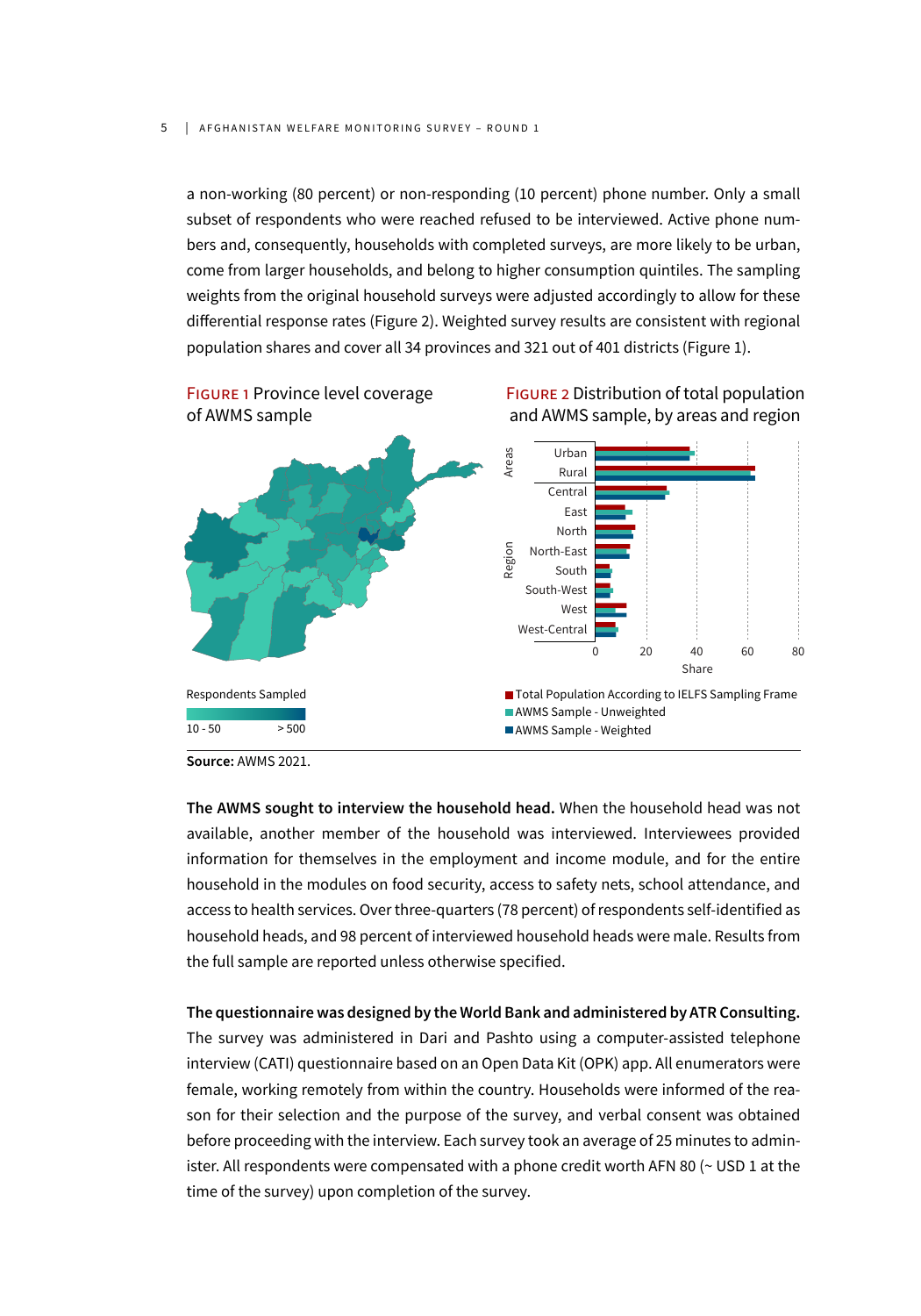### Main Results

#### **Employment and Labor Earnings**

**Employment has increased at the national level, driven largely by an expansion of employment in rural areas.** The AWMS collected information on employment status and the type of jobs held by household heads in the country. In doing so, it used the same questions asked in the previous rounds of the national household surveys, thus allowing for comparisons over time. Results show that 79 percent of household heads were employed in October–December 2021, higher than the 73 percent reported in the IE-LFS 2019–20 for the period October–December 2019 (Figure 3). Behind this increase lie dynamics that vary between urban and rural areas. In urban areas, the level of employment among household heads has declined slightly from 75 to 73 percent. In rural areas, by contrast, the share of employed household heads grew by eight percentage points from October–December 2019 to October–December 2021, possibly due to increased security and a return to farm or non-farm activities by some households.



FIGURE 3 Labor market status of household heads, 15–65 years old

**Source:** Afghanistan Living Conditions Survey (ALCS) 2014–15 for 2014; ALCS 2016–17 for 2016; IE-LFS 2019–20 for 2019; AWMS for 2021.

**Unemployment has increased, due in large part to a decline in the economically inactive population of working age in urban areas.** In parallel with employment dynamics, there has been an increase in the share of household heads looking for employment in both urban and rural areas. In urban areas, the share of household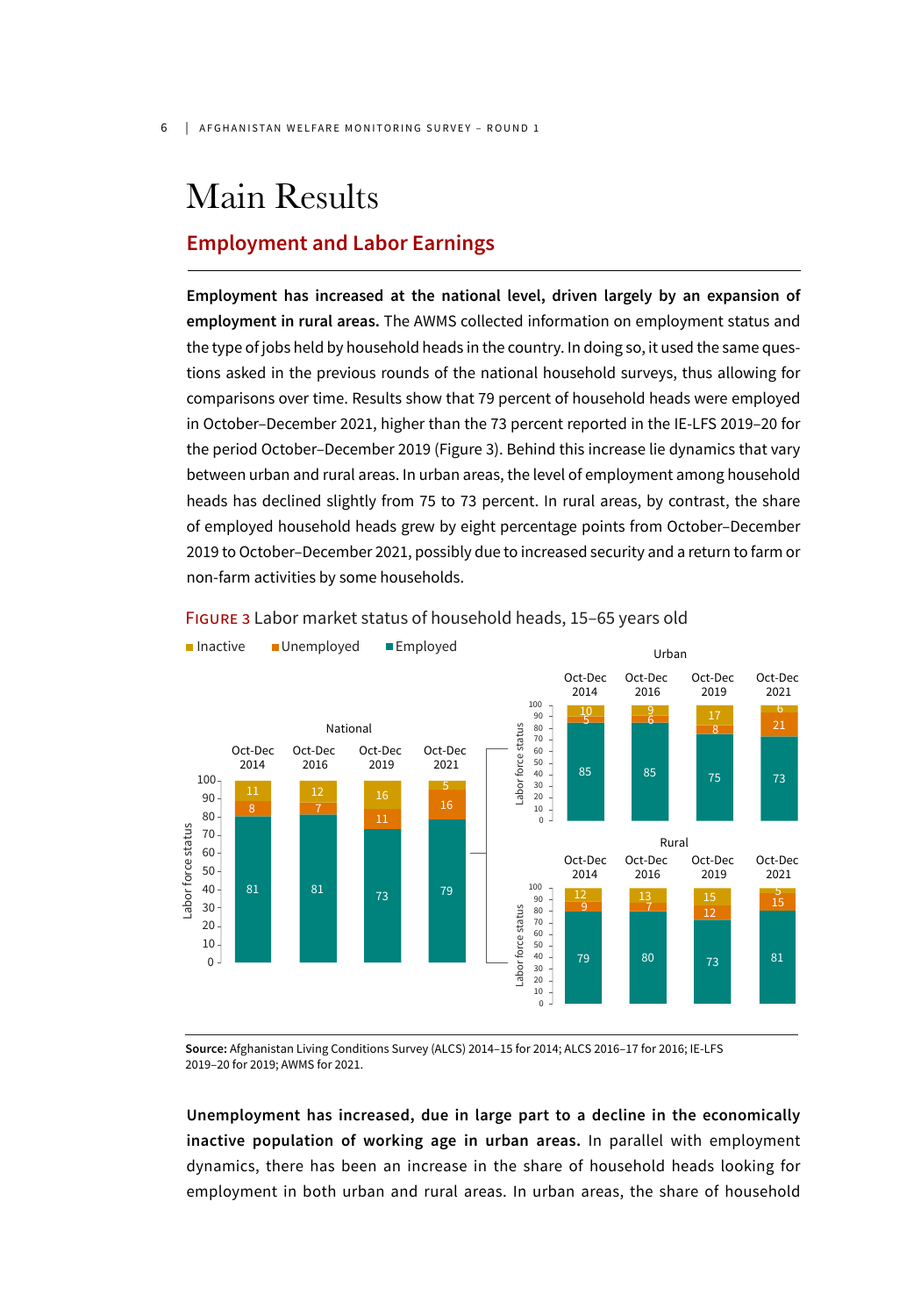#### 7 | AFGHANISTAN WELFARE MONITORING SURVEY – ROUND 1

heads looking for jobs increased from 8 to 21 percent between October–December 2019 and October–December 2021, while in rural areas this share increased from 12 to 15 percent over the same period. The increase in unemployment is explained by a decline in the share of economically inactive household heads between 2019 and 2021, from 17 percent to 6 percent in urban areas, and from 15 percent to 5 percent in rural areas. The increase in job search, is consistent with a need to supplement household income, due to decreased earnings, a decline in remittances<sup>3</sup> and the ongoing drought.

**Public sector employment has decreased, owing to a drop in employment in the armed forces, the police, and security services, while self-employment has risen.** Information collected on the type of employment shows significant changes in the composition of employment. Between October–December 2019 and October–December 2021, salaried employment declined in both the public and private sectors. The decrease was more pronounced in the public sector, with the share of household heads employed in the public sector dropping from 12 to 8 percent (Figure 4). Behind this decline is a large contraction of the security sector (which encompasses the armed forces, police, and security services), whose share among employed household heads shrank from over 3 percent in October– December 2019 to one percent in October–December 2021 (Figure 5). The share of public employees working in the administration also declined, from 2.8 percent to 0.9 percent



#### FIGURE 4 Type of Employment (Employed household heads, 15-65 years old)

**Source:** ALCS 2014–15 for 2014; ALCS 2016–17 for 2016; IE-LFS 2019–20 for 2019; AWMS for 2021.

<sup>3</sup> Remittance data is shown below.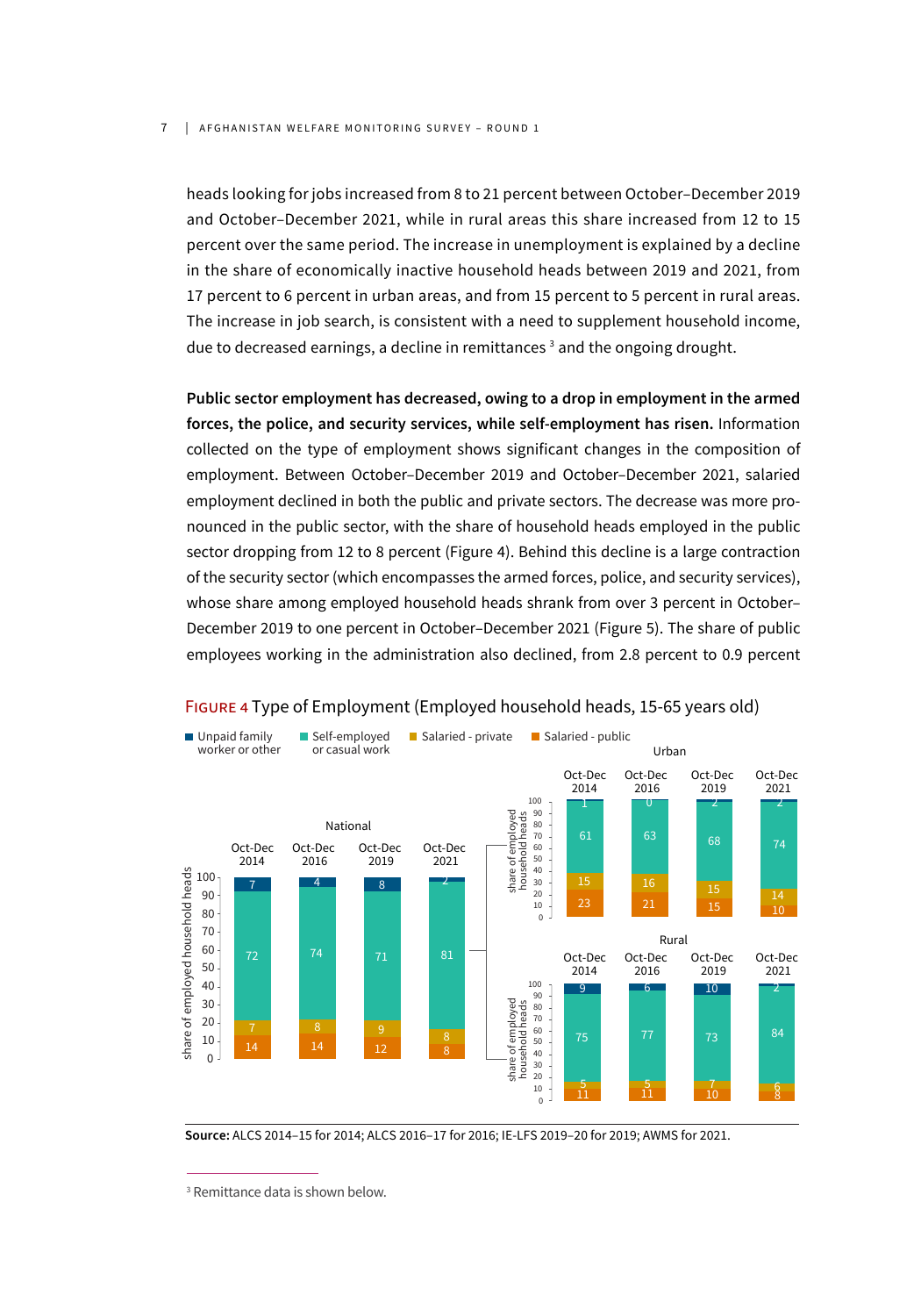in the same period. The decline in private sector salaried employment has been smaller in magnitude (from 9 to 8 percent). Finally, self-employment (including casual work) has expanded in both urban and rural areas, increasing from 68 to 74 percent and from 73 to 84 percent, respectively, in the same time period.

#### FIGURE 5 Composition of Public Employment (Share of employed household heads, 15-65 years old)



**Source:** ALCS 2014–15 for 2014; ALCS 2016–17 for 2016; IE-LFS 2019–20 for 2019; AWMS for 2021.

#### FIGURE 6 Change in labor earnings in the last 30 days (Employed household heads, 15-65 years old)



**Source:** ALCS 2014–15 for 2014; ALCS 2016–17 for 2016; IE-LFS 2019–20 for 2019; AWMS for 2021. **Note:** Labels with percentages not shown for "Increased" category.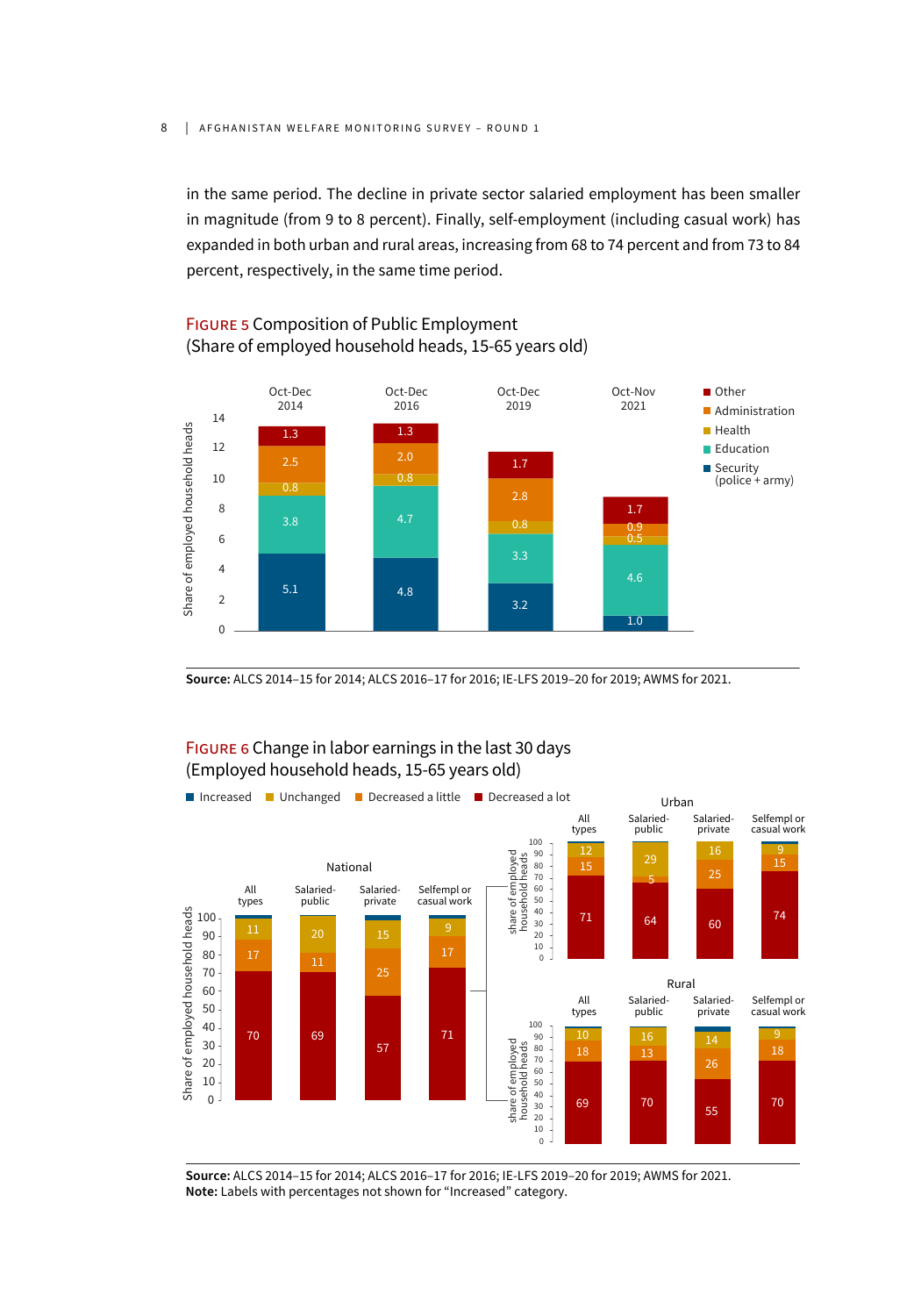#### 9 | AFGHANISTAN WELFARE MONITORING SURVEY - ROUND 1

**In sharp contrast to the rise in employment and job search, workers across all sectors and in all regions of the country reported a significant decline in earnings.** Labor earnings among employed household heads in the previous 30 days deteriorated across the board. Over four-fifths (87 percent) of employed household heads interviewed in October– December 2021 reported a decline in labor earnings in the last 30 days, with 70 percent reporting a substantial decline and 17 percent reporting a slight decline (Figure 6). Across employment types, those who were self-employed or in casual work saw the largest decline, with 88 percent of them reporting a drop in earnings. Those employed in salaried jobs also experienced a decline in income, with 80 percent of salaried workers in the public sector and 82 percent of salaried workers in the private sector reporting a drop in labor earnings.

**These patterns repeat when disaggregating by urban and rural areas.** The only exception is an increase in the share of public workers in urban areas that reported no changes in salary (29 percent). Even in this case, close to 70 percent of urban public workers report a decline in their labor earnings. When looking at employed household heads' responses by sector of activity, only minor differences arise. 89 percent of workers in industry reported a decline in earnings, as compared to 87 and 86 percent among those employed in agriculture and in services.

#### **Food Security and Access to Safety Nets**

**In line with the deterioration in labor earnings, most household heads interviewed in October–December 2021 reported a decline in their ability to cover basic food and nonfood needs as compared to their recall for the month of May 2021.** Over two-thirds (70 percent) of respondents indicated that their household was unable to cover basic food and non-food needs, as compared to about 35 percent in May 2021 (Figure 7). Of these, more than half (37 percent) were unable to cover food expenses—as compared to just 16 percent in May 2021. Similarly, 33 percent were unable to cover both food and non-food needs as compared to 18 percent in May 2021.

**Households in both urban and rural areas also reported a decline the quantity and quality of food consumed.** To enable a comparison with food security indicators collected by the WFP,4 the AWMS collected information on household-level food security using the same variables. The share of households reporting a switch to lower-quality or less expensive food rose from 56 percent, as reported by the WFP in July–August 2021, to 85 percent in October–December 2021 (Figure 8). Similarly, the share of households reporting a reduction in the number of meals consumed each day rose from 26 percent, as reported by the WFP, to 46 percent over the same period. An increase in the price of staple foods in recent months

<sup>4</sup> WFP. 2021. Afghanistan Food Security Update. September 10. Available here.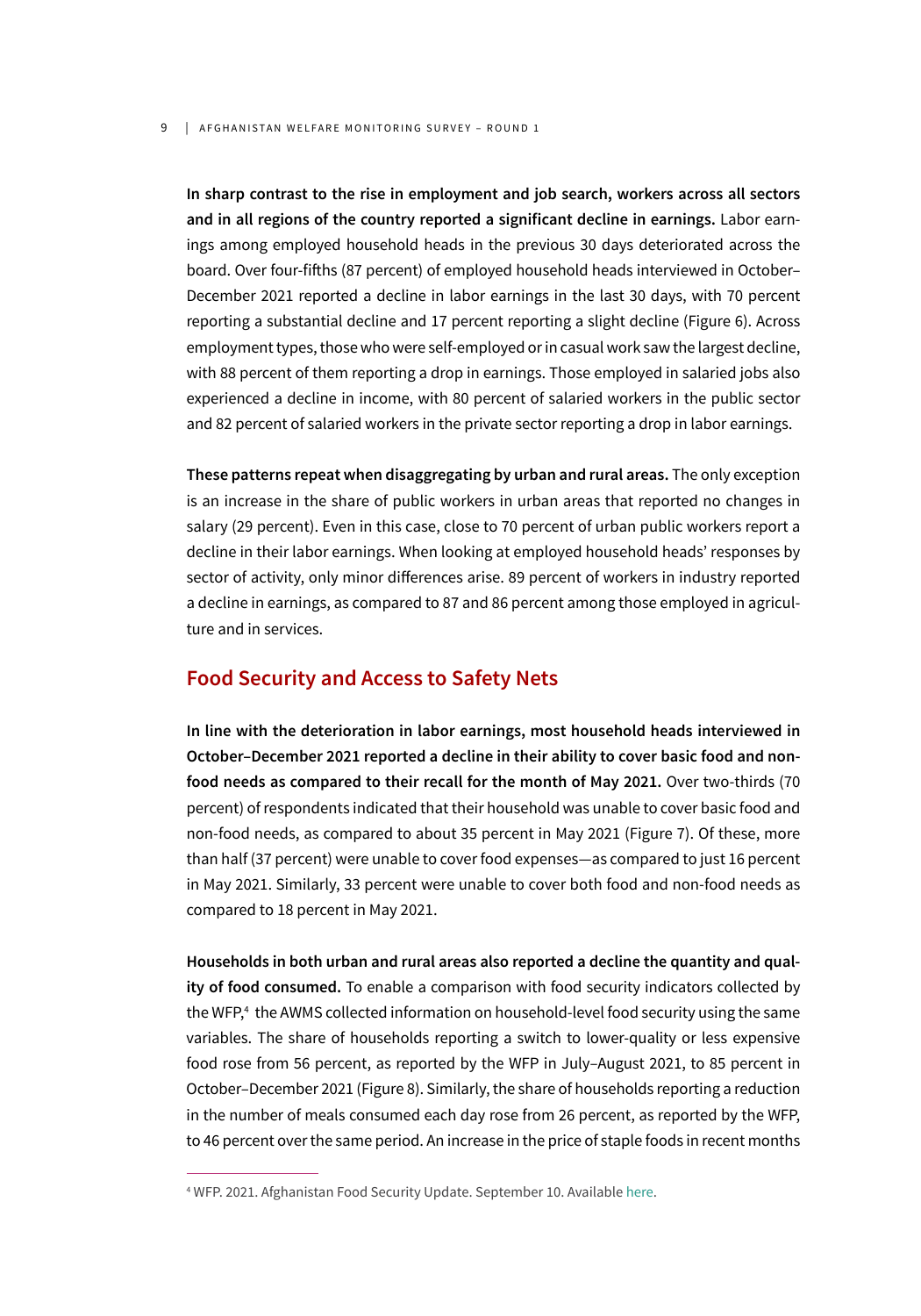has exacerbated the decline in real purchasing power. Over 90 percent of household heads interviewed in October–December 2021 reported an increase in the price of cooking oil over the previous 30 days, while 88 percent reported an increase in the price of wheat flour in the same period. Most households reported substantial increases for other food staples, including chicken (74 percent), rice (62 percent) and green tea (61 percent) during the same reference period.

FIGURE 7 Self-reported household capacity to cover food and non-food expenses (May 2021 and October-December 2021)



**Source:** AWMS 2021.



#### FIGURE 8 Household Food Security

**Source:** WFP and AWMS.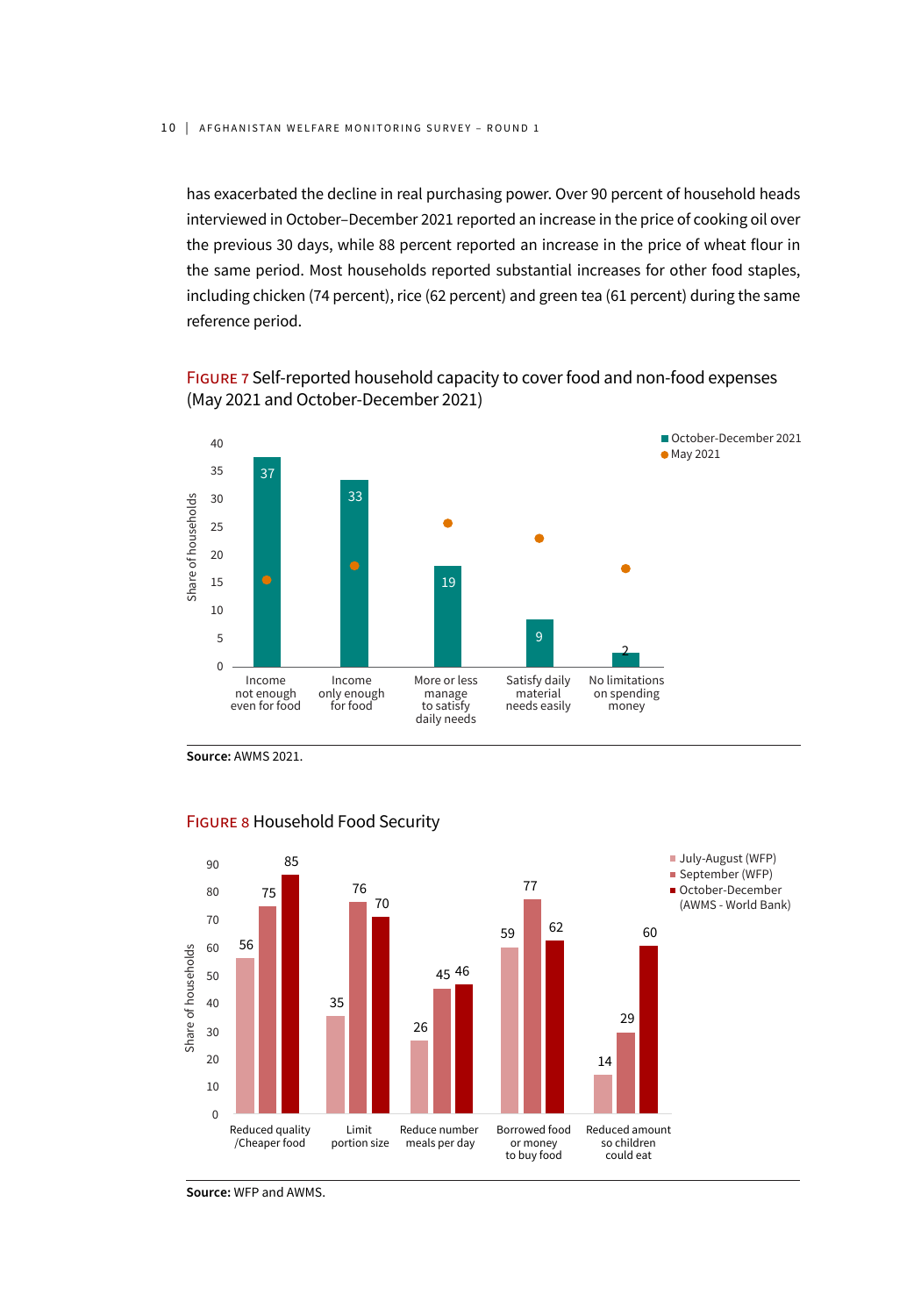**Access to social assistance remains limited.** Only 8 percent of households in AWMS reported receiving some form of assistance (Figure 9), with minor differences across urban (9 percent) and rural areas (7 percent). The main sources of support reported by households include United Nations agencies and international nongovernmental organizations. Among households that reported receiving assistance, 71 percent indicated that it was provided by these institutions, 13 percent reported receiving it from the government, 5 percent were unable to identify who provided the assistance, and the remaining 11 percent reported receiving assistance from other sources, such as extended family, local communities, or religious institutions. When prompted about their preferred form of assistance, and allowing multiple responses, household heads chose in-kind food aid (77 percent) followed by cash transfers (41 percent). The share of households receiving private remittances has also declined substantially, halving from 10 percent in December 2019 to 5 percent in AWMS (Figure 9).



#### FIGURE 9 Access to social assistance and remittances

**Source:** IE-LFS 2019–20 for 2019; AWMS for 2021.

#### **School Attendance among Boys and Girls**

**School attendance among boys of school age increased in October–December 2021 compared to October–December 2019, in both urban and rural areas.** The AWMS collected information on school attendance for boys aged 6 to 18 in the household. This information was collected at the household level and refers to attendance at the moment of the interview. In contrast, information from previous rounds of the national household survey, which was used as a benchmark, was collected at the individual level and referred to attendance in the previous school year. Still, the information collected provides critical national-level information to assess changes in access to basic education in recent months. The information collected shows that, at the national level, the share of households, with boys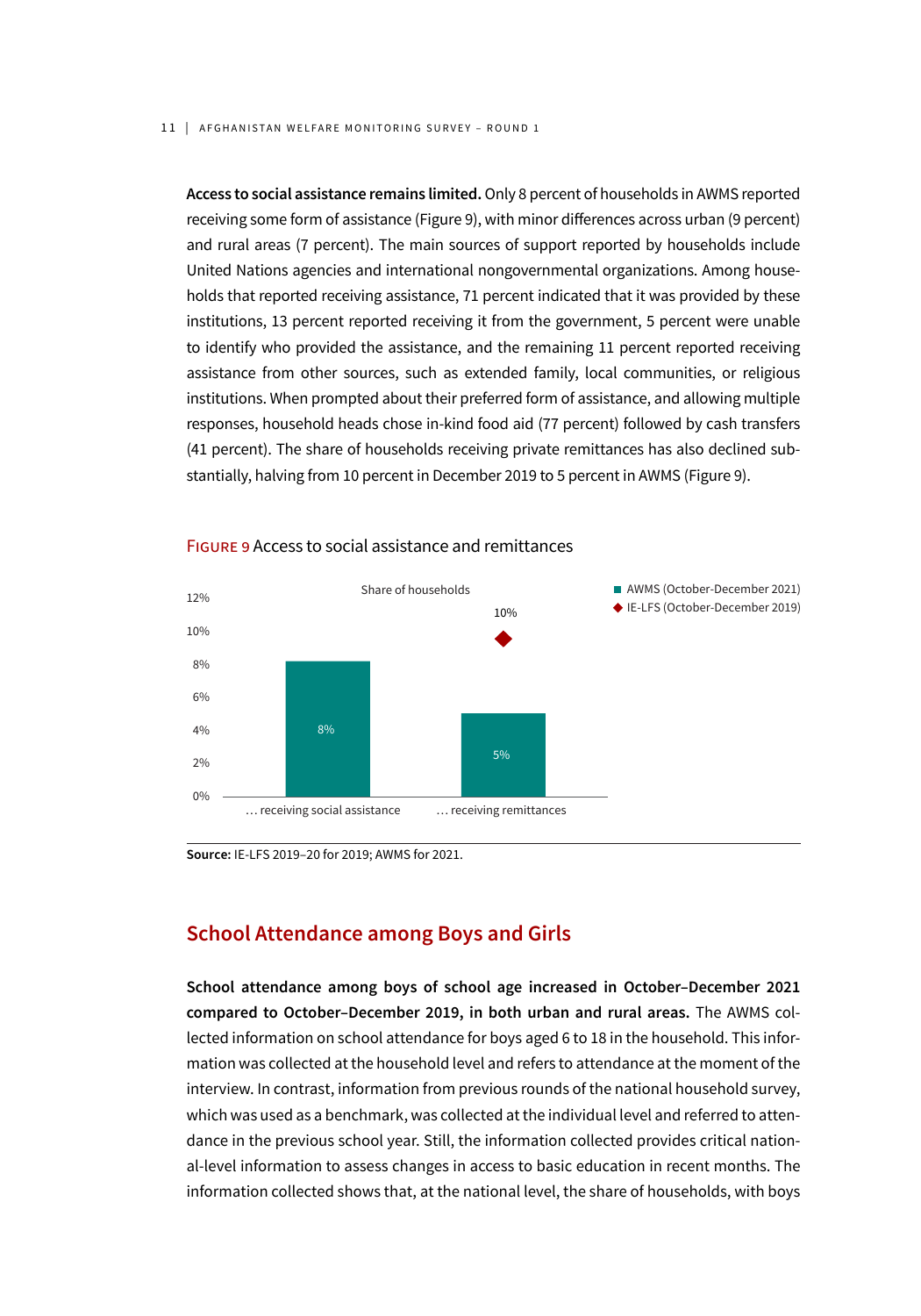of school age, that reported that their boys were attending school in October–December 2021 was 73 percent—10 percentage points higher than the 63 percent reported by households interviewed in October–December 2019 for the preceding school year (Figure 10). As in previous rounds, the share of households sending their boys to school, was somewhat higher in urban areas (76 percent) than in rural ones (72 percent). Among households sending their boys to school in 2021, the vast majority sent all their boys to school, regardless of their age. Households that sent only some of their boys to school, prioritized schooling for those at the primary school level, across both urban and rural areas.

#### FIGURE 10 School attendance at the household level, households with boys between 6 and 18 years old



**Source:** ALCS 2014–15 for 2014; ALCS 2016–17 for 2016; IE-LFS 2019–20 for 2019; AWMS for 2021. **Note:** Labels with percentages not shown for "some boys attend, only secondary" category.

**School attendance among girls of school going age also increased in October–December 2021 as compared to October–December 2019.** At the national level, the share of households sending their girls to school in October–December 2021 was 54 percent, up from 44 percent in the school year leading up to the national survey in October–December 2019 (Figure 11). In contrast to boys, however, there are significant differences between rural and urban areas and by school level. In urban areas, the share of households that sent their girls to school stayed more or less constant at around 53%. However, the share of households sending only primary school girls to school increased from 5 to 19 percent. In rural areas, on the other hand, there are clear gains in girls' school attendance. The total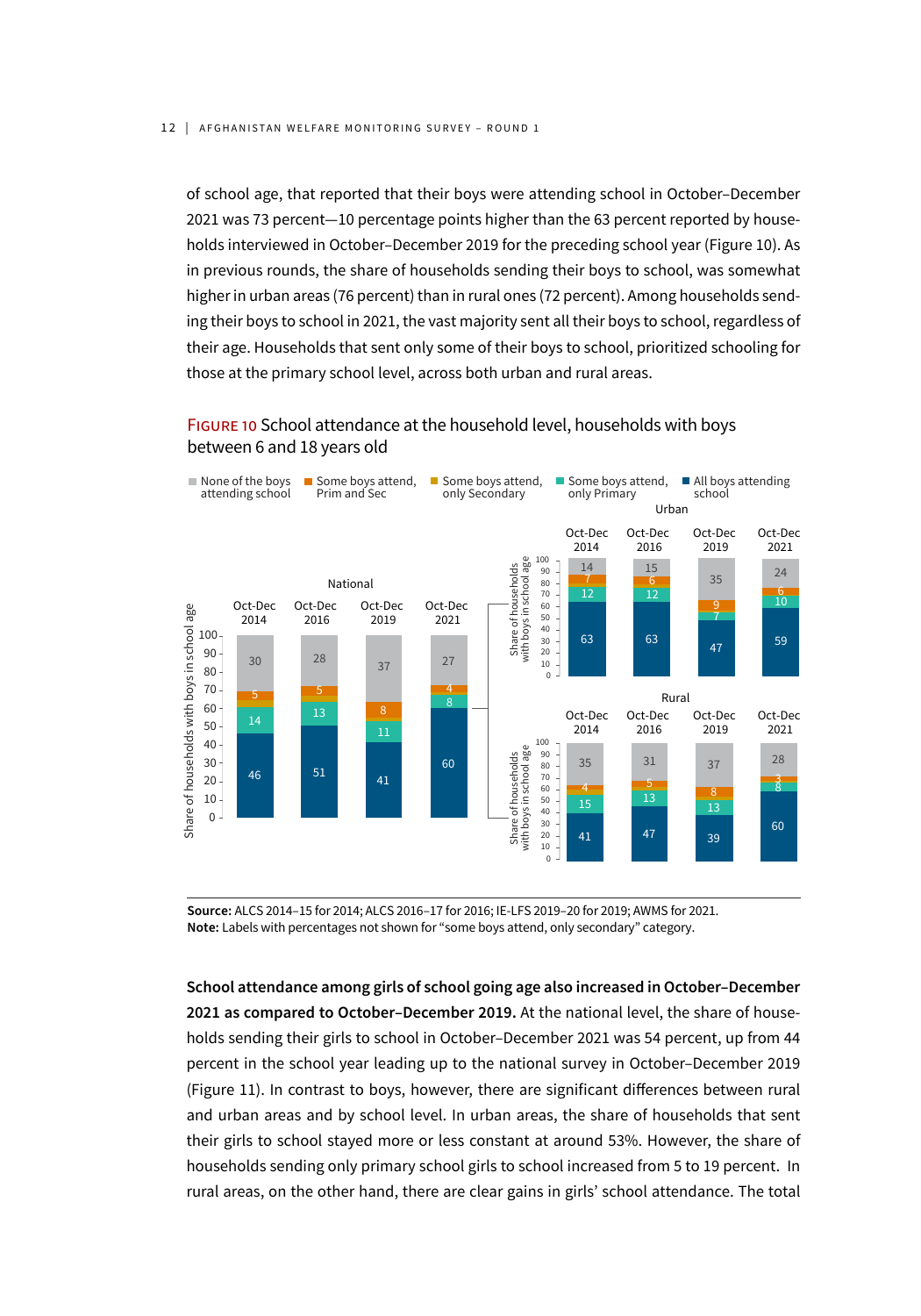share of households sending their girls to school increased from 41 to 54 percent over the time period under review, and there are gains in both the share of households sending girls only for primary education (8 to 21 percent) and those sending all their girls to school (25 to 29 percent).



#### FIGURE 11 School attendance at the household level, households with girls between 6 and 18 years old

**Source:** ALCS 2014–15 for 2014; ALCS 2016–17 for 2016; IE-LFS 2019–20 for 2019; AWMS for 2021. **Note:** Labels with percentages not shown for "some girls attend, only secondary" category.

#### **Access to Health Services**

**The vast majority of people who reported needing medical attention were able to obtain it in October–December 2021, with only minimal differences across gender and location.** The AWMS collected information about household members that needed medical attention in the preceding 30 days. 81 percent of households interviewed reported that at least one household member needed some medical attention during that time frame (Figure 12). For those needing attention, over 90 percent were able to obtain the medical attention needed (Figure 13), either from a public provider (for example, a public hospital, basic health clinic, or community health clinic) or a private one (such as a private clinic, doctor's office, or pharmacy). Results indicate virtually no difference between men and women or between rural and urban areas, though the use of public providers is somewhat higher in rural areas.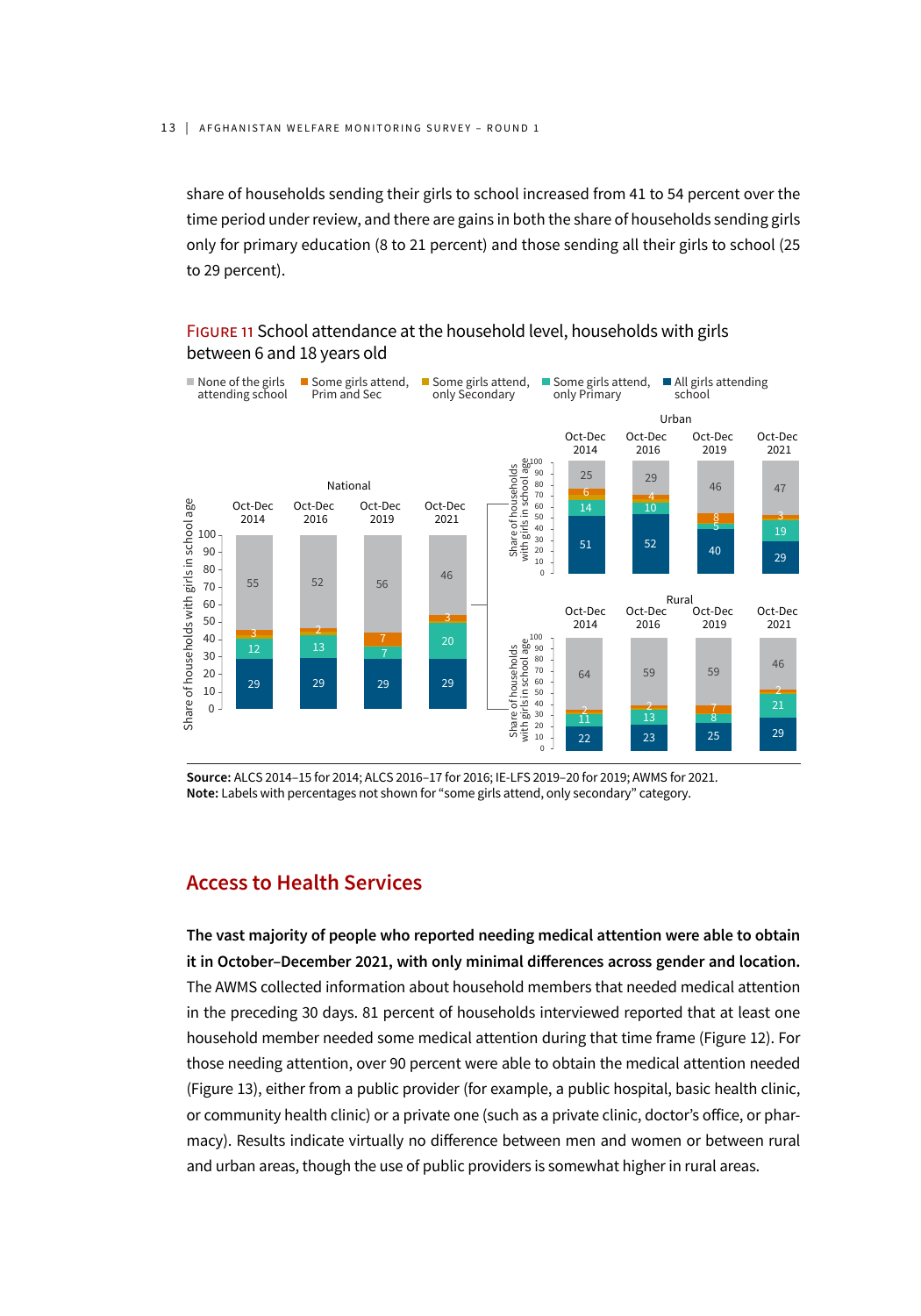#### 14 | AFGHANISTAN WELFARE MONITORING SURVEY - ROUND 1





**Source:** IE-LFS 2019–20 for 2019; AWMS for 2021.



#### FIGURE 13 Access to health services by location, gender and service provider

**Source:** AWMS 2021.